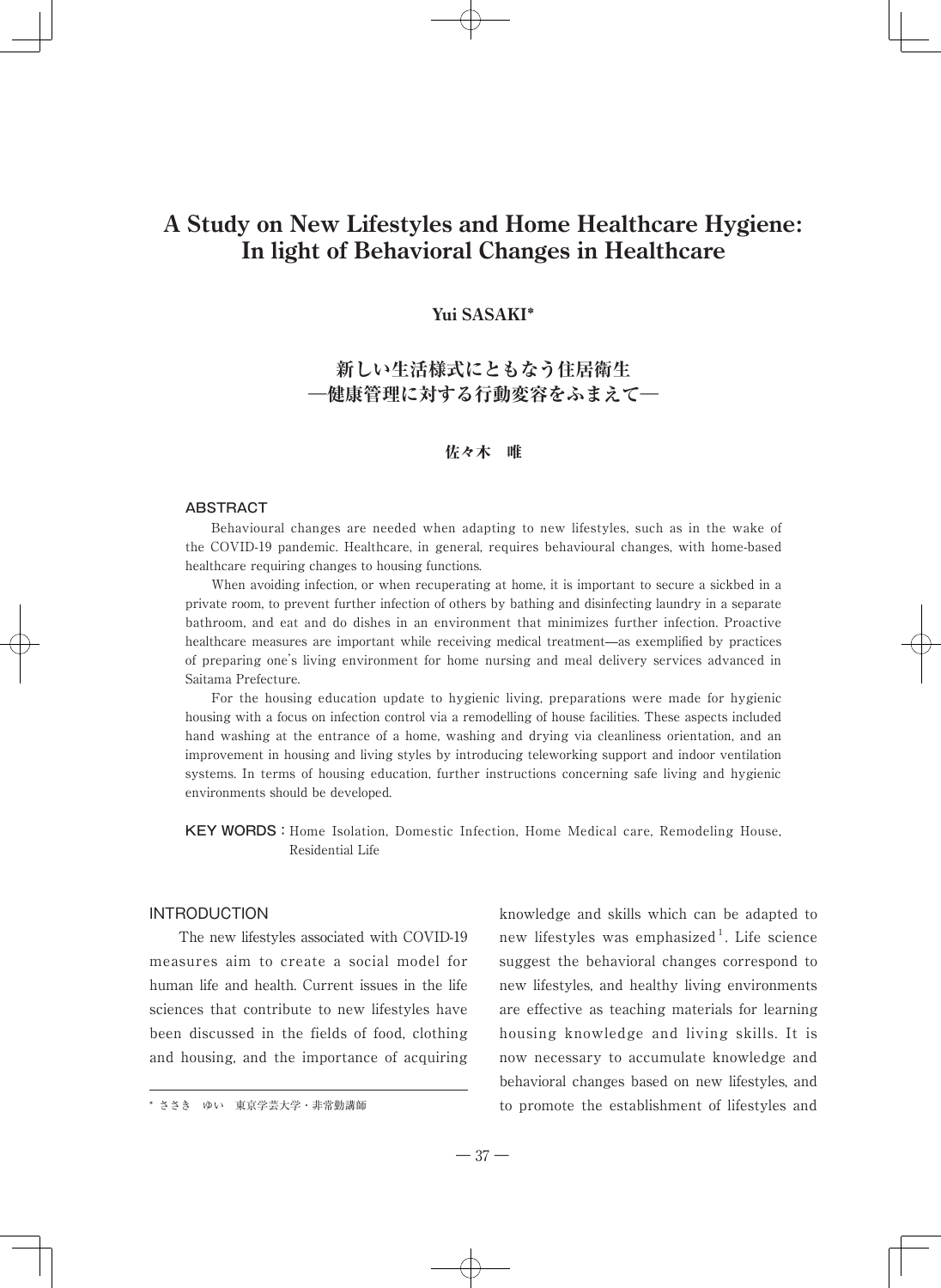living environment planning.

In the wake of the COVID-19 pandemic... mildly infected people have had to stay at home in order to give priority to the treatment of severely ill patients. The function of home has changed, manifested by the stay at home, and end-of-night medical care has been increasing. It is required that transformed and the coordination and efficiency of medical and social services. Following COVID-19 pandemic, lifestyle change and a healthy social model are required to avoiding infection, healthcare and unhygienic housing are discussed in this paper. The provision of safe living environment is important for the promotion of health and welfare. The aim of this study is to improve the Japanese way of living and dwelling, focusing on the approach to infection control for housing prepared for hygiene. Taking into account the hygienic living environment, the development of lifestyle and learning about hygienic housing are examined for the housing education.

## METHODS

#### (ⅰ)Issue of Home Healthcare

In September 2021, a state of emergency was declared in Tokyo to prevent the collapse of healthcare due to the rapidly increasing number of infected and critically ill patients(Figure 1).

Properly implement countermeasures against the COVID-19 infections is urged, reducing the workload of public health centers, which are the key to infection prevention in the region, and should be continue the system of health centers.

Guide of Home Care to home treatment for patients with COVID-19 infections has been prepared, which includes information on points to bear in mind when treating patients at home, how to monitor their health, meal delivery services, criteria for completing treatment, and contact information in case symptoms worsen. This guide will help us to solve the problems for our living environment.

#### (ⅱ)Tackling Health Inequalities

There are health inequalities in social stratification and regions. Issue is becoming increasingly apparent the problem of nursing care refugees and medical refugees in an aging society with low birthrates. Visible for the disparities and the factors, take measures that can be expected to be effective based on facts, verify the effectiveness of these measures, and should be disseminated effective measures.

## (iii) Remodeling on Housing

The Corona disaster has caused people to spend more time at home, and small inconveniences in their homes have become more noticeable. Our fear of infection is that we are coming back from outings and bringing the virus into our homes, revealing new changes about housing.

## HOME HEALTH CARE:

## Residential Hygiene and Community Welfare (ⅰ)13 Symptoms of Urgency

Precautions during treatment of new coronavirus infections were given to those who stay at home to receive treatment. The Ministry of Health, Labor and Welfare<sup>2</sup> had compiled a list of the 13 urgent symptoms, which are shown in Table 1.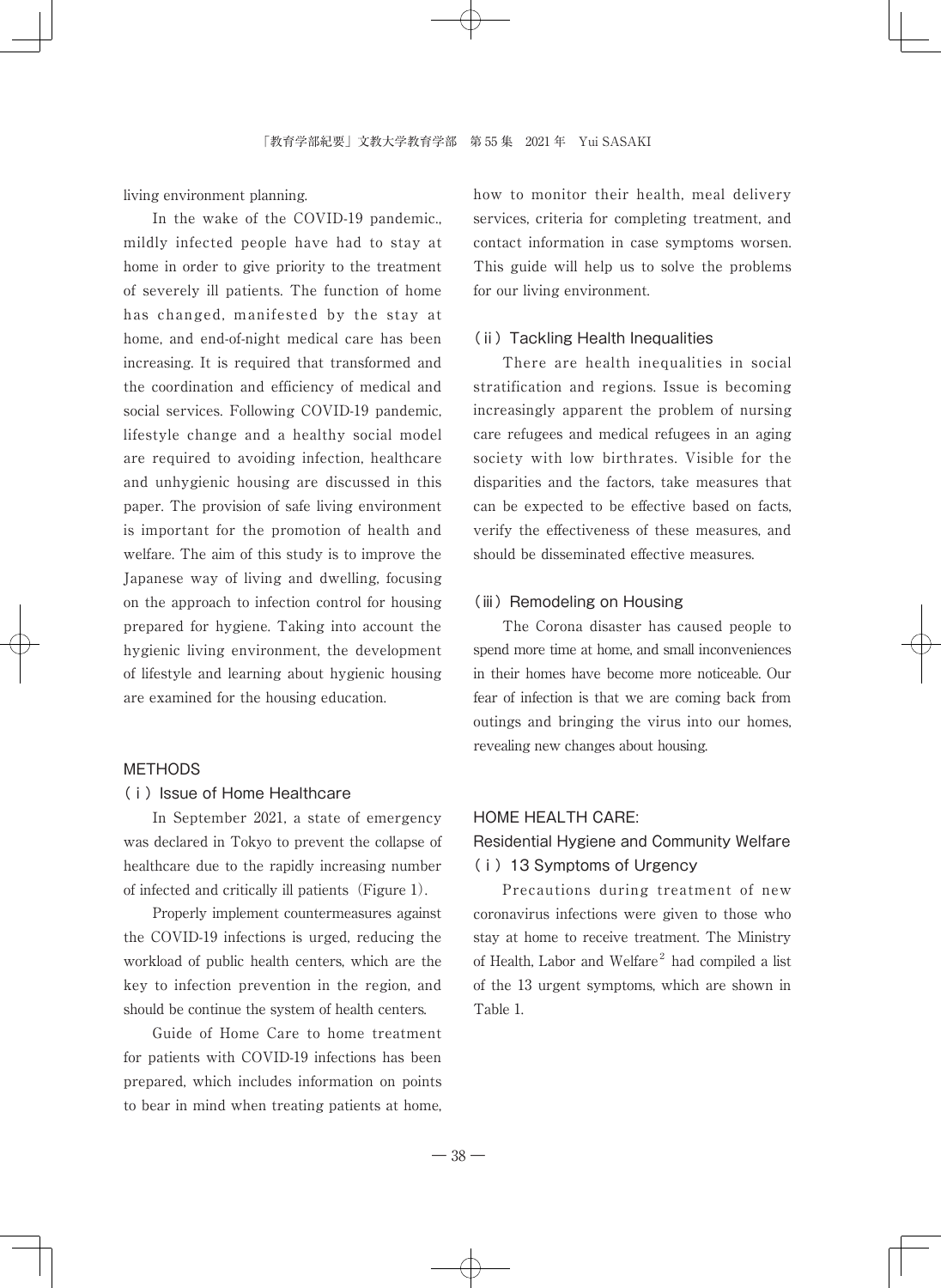A Study on New Lifestyles and Home Healthcare Hygiene



Figure 1 Number of Infected per 100,000 population in the last week: in the capital area

| Facial expression 2. Lips are purple | 1. Complexion is distinctly pale*                                                                                                                                                                                                                                                                                   |
|--------------------------------------|---------------------------------------------------------------------------------------------------------------------------------------------------------------------------------------------------------------------------------------------------------------------------------------------------------------------|
|                                      |                                                                                                                                                                                                                                                                                                                     |
|                                      | 3. Unusual and strange behavior*                                                                                                                                                                                                                                                                                    |
| <b>Breathlessness</b>                | 4. Respiratory rate is high                                                                                                                                                                                                                                                                                         |
|                                      | 5. Sudden breathlessness                                                                                                                                                                                                                                                                                            |
|                                      | 6. Difficulty in breathing, move a                                                                                                                                                                                                                                                                                  |
|                                      | little in daily life                                                                                                                                                                                                                                                                                                |
|                                      | 7. Chest hurts                                                                                                                                                                                                                                                                                                      |
|                                      | 8. Cannot breathe unless sitting                                                                                                                                                                                                                                                                                    |
|                                      | 9. Breathing on shoulders                                                                                                                                                                                                                                                                                           |
|                                      | 10. Lose the Breath, within two hours                                                                                                                                                                                                                                                                               |
| Disturbance of<br>consciousness      | 11. Dazed, weak response*                                                                                                                                                                                                                                                                                           |
|                                      | 12. Dazed, no response <sup>*</sup>                                                                                                                                                                                                                                                                                 |
|                                      | 13. Pulse is racing or disturbed                                                                                                                                                                                                                                                                                    |
|                                      | $\frac{1}{2}$ $\frac{1}{2}$ $\frac{1}{2}$ $\frac{1}{2}$ $\frac{1}{2}$ $\frac{1}{2}$ $\frac{1}{2}$ $\frac{1}{2}$ $\frac{1}{2}$ $\frac{1}{2}$ $\frac{1}{2}$ $\frac{1}{2}$ $\frac{1}{2}$ $\frac{1}{2}$ $\frac{1}{2}$ $\frac{1}{2}$ $\frac{1}{2}$ $\frac{1}{2}$ $\frac{1}{2}$ $\frac{1}{2}$ $\frac{1}{2}$ $\frac{1}{2}$ |

Table 1 Symptoms of Urgency 13 Points

If household members confirm these item

#### (ii) Guidelines for Home Care

To avoid home infections and to provide home treatment, it is very important to secure the patient's bed in their room, preferably with a separate toilet, to prevent infection from bathing and eating, and to disinfect laundry and dishes. A meal delivery service has been advanced in Saitama Pref. to support health management during medical treatment against the COVID-19, it is necessary to improve the environment for home nursing, shown in Table 2.

If a separate room cannot be provided due

to the housing situation, use dividers or curtains to partition off an area at least two meters from others and make sure the room has good air flow.

The virus also lurks on items such as tissues used to blow one's nose. When disposing of tissues used to wipe away bodily fluids, such as saliva or mucus, or other items used to care for the individual who is ill, make sure a plastic bag is already in place, lining the wastebasket, and place garbage inside the bag. Dedicate a wastebasket for the person infected. Be sure to tightly close the plastic bag so that you do not touch any of the tissues that have been disposed of, use two plastic bags to double-bag garbage, and wash your hands immediately after disposing of waste.

#### (iii) Disposable Tableware and Meal Delivery

Patients should take their meals in their own rooms. If sharing tableware, wash dishes with detergent, and dishes can be soaked for 10 minutes in a sodium hypochlorite solution diluted to 0.05% and then washed as normal if you feel concerned. Disposable tableware that can later be thrown away in a tightly closed plastic bag should be used.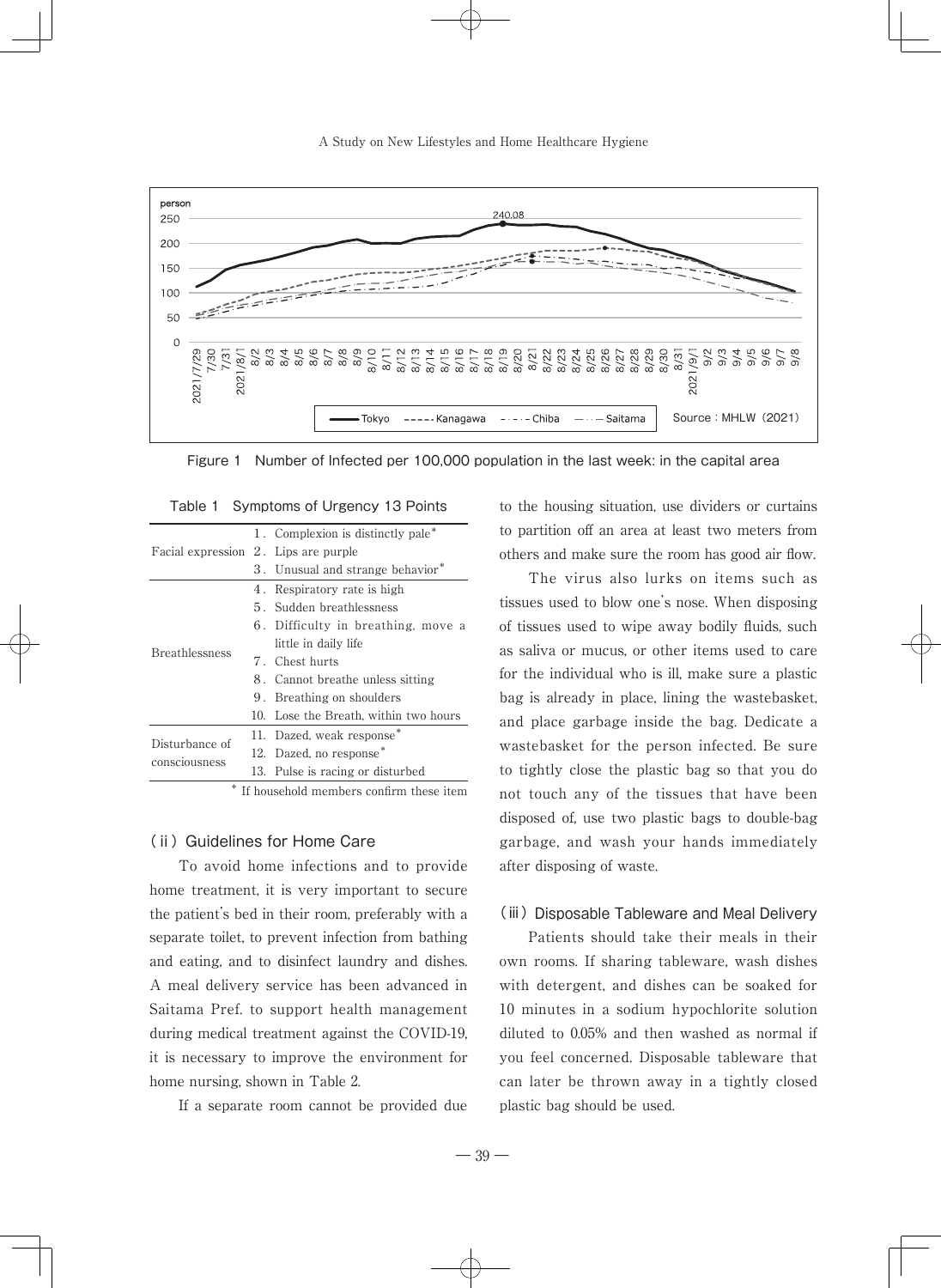Provide a meal delivery service for patients with COVID-19 by Saitama pref., during the recuperation, not accept any unnecessary visitors. It should be considerate of delivery personnel, and choice the package placement.

#### Table2 Home Treatments: Point of Preparation

#### Preparation of the Treatment Environment

 $\checkmark$  Separate living space, at private room, to limit contact with others.

- ✓ Toilets, Bathrooms, and Sinks should be equipped with hygiene products for disinfecting shared spaces.
- ✓ Towels, Soap, Toothpaste, and other Hygiene goods should be prepared for the patient.
- ✓ Dishes and Sheets should be prepared for the patient, and not shared with household members.
- ✓ Gloves and Masks should be prepared for washing dishes and bed sheets.

#### Preparing Medicine

 $\checkmark$  If you are taking any medications, stockpile them for about two weeks.

Securing Food Supplies

✓ Provide a meal delivery service, during the recuperation Guidelines for Home Care by Saitama prefecture<sup>3</sup>

## (ⅳ) Issue of Home Medical Care

Utilize AI to analyze big data of information, such as real-time physiological measurement data of each individual, information from the medical field, infection information, and environmental information. Through AI analysis, medical and nursing care reduce the burden, it will be possible to achieve the following goals: comfortable living by using robots for daily life support, promotion of health and early detection of diseases through real-time automatic health checkups, receiving optimal treatment anywhere by organizing and sharing medical data, and reducing the burden of medical and nursing care by using robots for support. It will also enable society as a whole to reduce social costs, such as medical and nursing care costs, and solve the problem of labor shortages in medical and other fields.

## HOUSING WITH VENTILATION

Virus particles can remain in the air for an extended period when ventilation is poor. Regularly ventilate the patient's room, open windows in the patient's room and the rooms of other household members once an hour for about 5-10 minutes for ventilation. Create air flowing with ventilating fans, kitchen or bathroom exhaust fan, in the case windows are small or only one window. Air conditioners with fresh air intakes are also effective, ventilation route open windows diagonally across from each other.

## (ⅰ)Avoid Sharing Cloth and Linens

Wash clothes and linens with detergent and dry thoroughly. Wearing gloves and a mask when handling clothes and sheets soiled with the bodily fluids of the patient  $(Table 3)$ . Avoid sharing towels, sheets, pillowcases and clothing, soiled with bodily fluids such as feces or vomit, first disinfect the items by soaking them in hot water, at least 80℃, for a minimum of 10 minutes.

Launder clothes and linens regularly

- The items can then be laundered as usual.
- ✓ If you are concerned, launder the items of the person who is ill separately from those of others in the home.

Self-Isolation Handbook for COVID-19 Patients<sup>4</sup>

## (ⅱ)Ventilate Toilets and Bathrooms

Clean and ventilate toilets, bathrooms, and other areas that are shared with the patient, make sure to properly ventilate the room using the bathroom exhaust fan, and take a shower or bath after all other household members. Bathe the patient last, and spray down the shower room after use and open any shower room windows to ventilate the bathroom.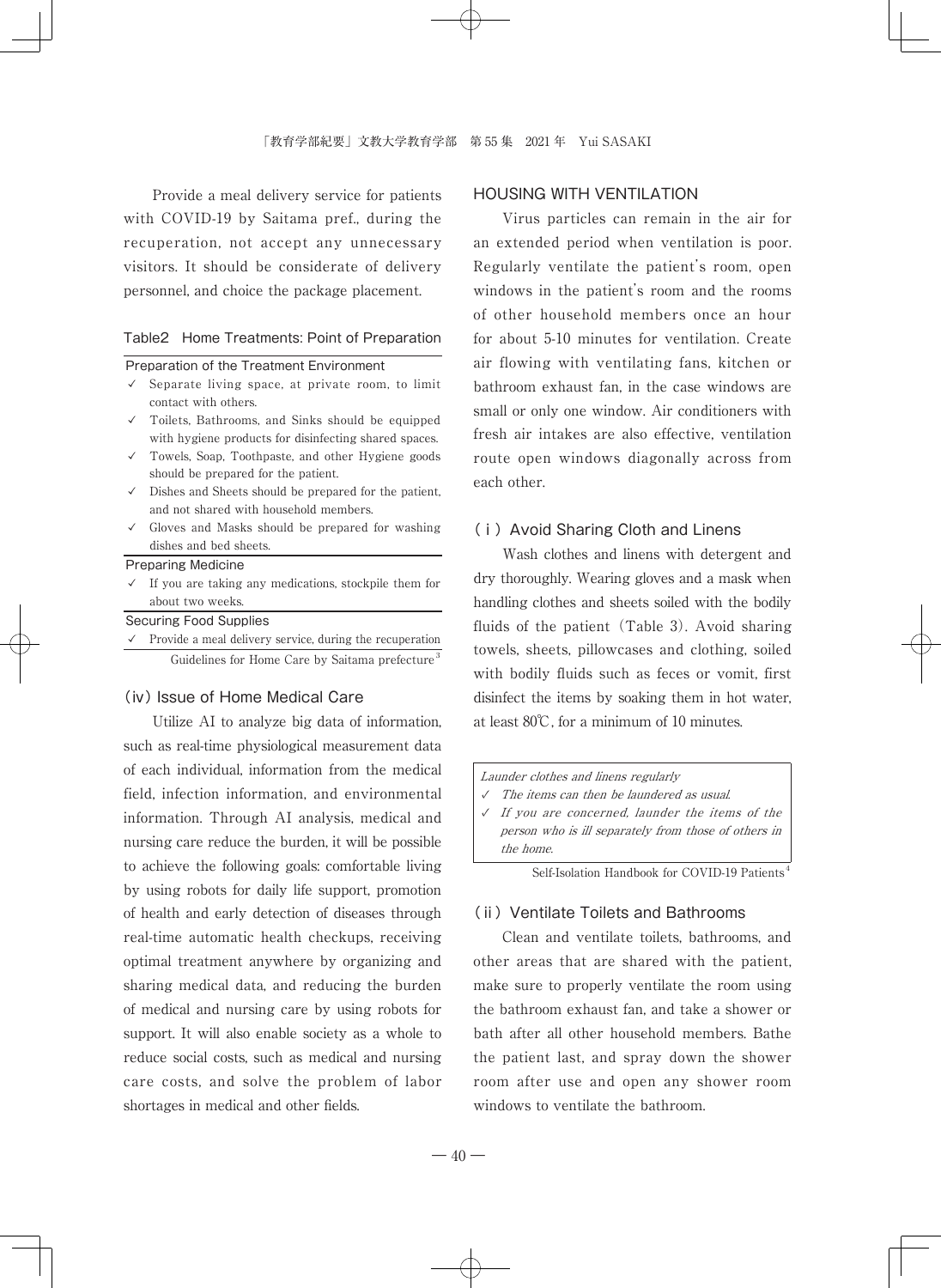After an infected person uses the bathroom, disinfect the toilet seat, toilet flushing lever or controls, doorknobs, and any other frequently touched surfaces using a paper towel or tissue soaked in alcohol or diluted bleach, 0.05% sodium hypochlorite solution.

- If a bathroom is shared after an infected person uses the bathroom, disinfect the toilet seat, toilet flushing lever or controls, doorknobs, and any other frequently touched surfaces using a paper towel or tissue soaked in alcohol or diluted bleach, 0.05% sodium hypochlorite solution.
- ✓ Wash hands or use an alcohol-based hand sanitizer and wear a mask before leaving your room, talking with other household members, or before using the bathroom and other shared spaces.

Self-Isolation Handbook for COVID-19 Patients

#### Table3 Notes to Spend Time During Home Treatment

## Precautions during medical treatment

- $\checkmark$  Do not go out during the recuperation period.
- $\checkmark$  Separate your living space from those who live with you, and avoid leaving your private room as much as possible.
- ✓ Wear a mask when going in and out of the room.
- $\checkmark$  Wash your hands frequently with soap.
- $\checkmark$  Ventilate the room every 30 minutes/an hour, during the day.
- ✓ Keep nasal tissues closed and dispose of them.
- $\checkmark$  When sharing a bath with someone, the household members should use the bath first, and the patient should use it last. After using the bath, be sure to ventilate it sufficiently.
- ✓ Prohibit drinking alcohol and smoking, make it difficult to accurately monitor the health condition of the patient and may cause them worsen.

#### Precautions for those who live with

- ✓ Minimize contact with the patient under home treatment.
- $\checkmark$  Separate the living space from the elderly, the patient with a high risk of serious illness, medical personnel, or welfare/nursing staff.
- ✓ Wear masks all household members.
- ✓ Wash hands frequently with soap.
- ✓ Use alcohol to disinfect doorknobs and other areas touched by the patient.
- ✓ Clean and ventilate toilets, bathrooms, and other areas that are shared with the patient, and bathe the patient last.

## Guidelines for Home Care by Saitama prefecture<sup>3</sup>

## (iii) Clean and Disinfect Common Areas

Disinfect frequently hight-touched surfaces; doorknobs, light switches, remote controls, bathroom vanities, toilet levers.

Clean and disinfect common areas and high-touch surfaces in the home

- ✓ Detergents, such as dishwashing soap, household cleaning products, and laundry detergent, which contain surface acting agents (surfactants), soap, alcohol (at least 60% alcohol content), and sodium hypochlorite, the active ingredient in household bleach, are effective against SARS-CoV-2.
- ✓ When an infected person touches their nose or mouth, the virus adheres to their hand. By touching surfaces such as hand railings, tables, and doorknobs, the virus is transferred to environmental surfaces. When others unknowingly touch those surfaces, and then touch their mouth, nose, or eyes, they may become infected.
- $\checkmark$  Use disposable gloves when disinfecting. When finished, remove the gloves and thoroughly wash your hands.

Self-Isolation Handbook for COVID-19 Patients

## SOCIAL FACTORS OF HEALTH

## (ⅰ)Increasing Health Disparities

Health is not only determined by biological factors such as genes and lifestyle, many other factors are involved<sup>5</sup>. One of them is social factor, which include individual socio-economic factors, such as personal income, family situation and connections with friends and social networks. Social factors as an environment, including national policies and the richness of human connections at work and within the community, social capital, collectively known as the Social Determinants of Health. The causality about working conditions, poverty and disease has long been known throughout the world.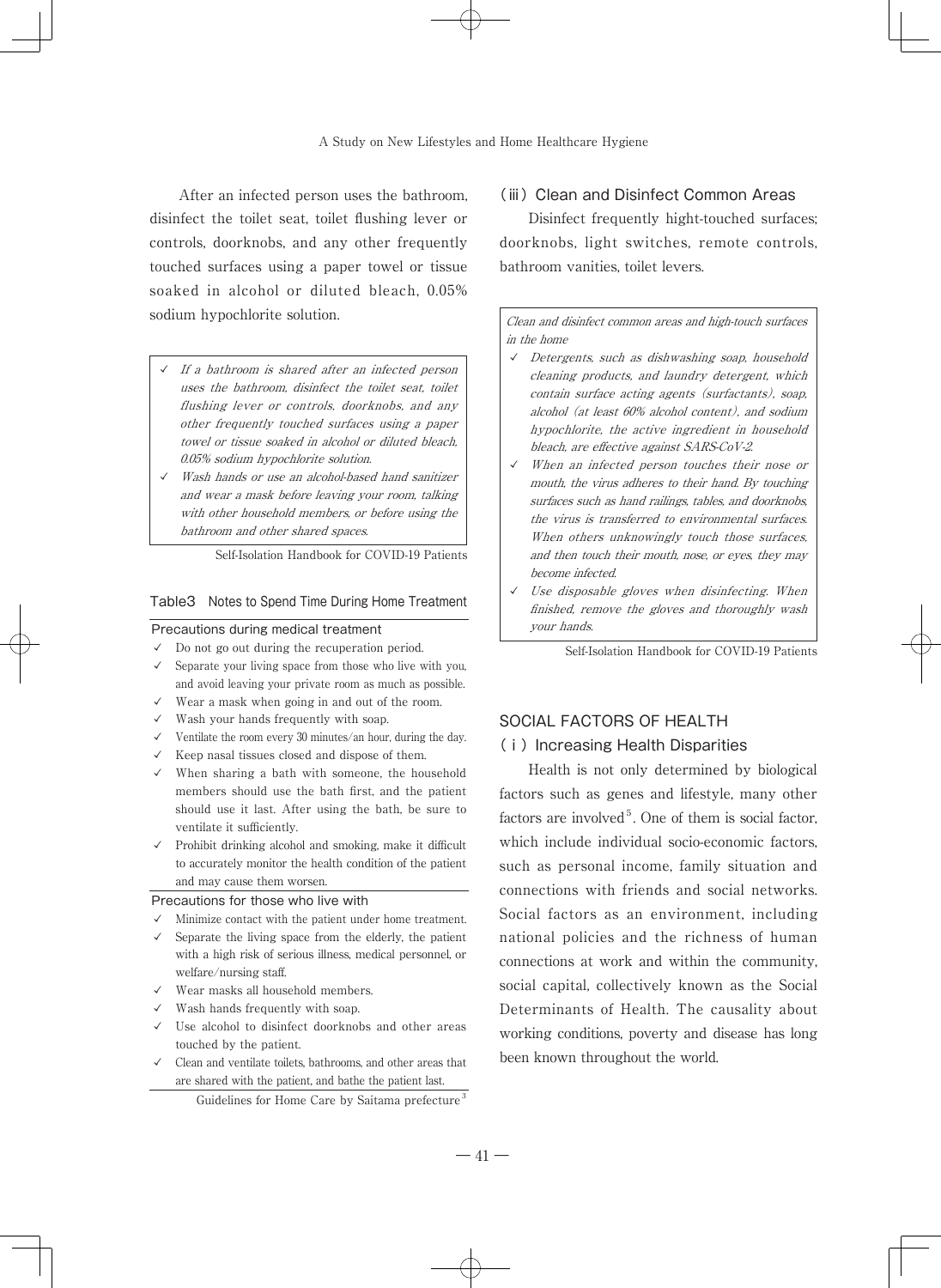## (ii) Social Determinants of Health

In the COVID-19 pandemic, people most vulnerable to risk in society suffered a major battering. As health disparities increased, insurers and health care providers expanded the range of health status influencing factors to be considered. It was speculated that the COVID-19 pandemic would cause many problems, including an increase in chronic diseases, exhaustion of physicians, and shortage of human resources.

As health disparities increase, insurers and health care providers are changing to expand the range of health status influencing factors to be considered to include social determinants of health such as income and healthy diet.

## (iii) Self-Medication as Healthcare

Self-medication will support health checks through blood samples, test strips from a pharmacy, and vital data measurement through wearable devices. The data from the wearable device will be stored as a daily personal health record, afford to link the home appliances. Linked the data receiving medical care at the application programming interface to the various data from the Super City initiative $<sup>6</sup>$ ,</sup> the causal relation erases the appearance of the disease in the living environment.

Residents alerted to the onset of the illness can consulted a public health nurse about their symptoms within the app. After consultation, the service is expected to get medicines at a pharmacy, go to personal physician, or call an emergency room. Through the online medication guideline process, the Cabinet Office was proposed to distribute drugs without physical contact.

## (ⅳ)Change the Social Environment

It became apparent that it was important to change the social environment, to create a community where people could become healthier just by living in the districts, where they would want to walk, where they would have more opportunities to eat healthy food, where they would feel less stressed just being home. With an aging population, regional health care will fail unless home care is available everywhere. When requesting medical attention, continuous PHR and prescription medical history should be used.

## (ⅴ)Self Check of Health

The countermeasures against the syndrome of sick houses caused by mould and house dust mites are increasing. WHO guidelines indicate that conditions are such that there are identifiable problems caused by excessive humidity that can be measured or viewed, such as mold, water leakage, mould odours, deteriorating building, and microbial contamination. It seems that the cause of summer hypersensitivity pneumonitis is trichosporon, a black mould<sup>7</sup>.

## Table4 Self Check of Health

| Easy to catch a cold                |
|-------------------------------------|
| Have asthma                         |
| Chronic disease                     |
| ✓ Weak skin                         |
| Allergy symptoms                    |
| Hay fever                           |
| Atopic dermatitis                   |
| Food allergy                        |
| Sensitive to smell                  |
| Difficulty with chemical smells     |
| Exposure to chemical substances     |
| Seasonal diseases                   |
| Pneumonia and asthma caused by mold |

Summer Hypersensitivity Pneumonitis

- ✓ Coughing gets worse in certain places.
- Feel better when leave the home
- ✓ The same symptoms appear in household members living together.

Report of the expert meeting on mold control, 2018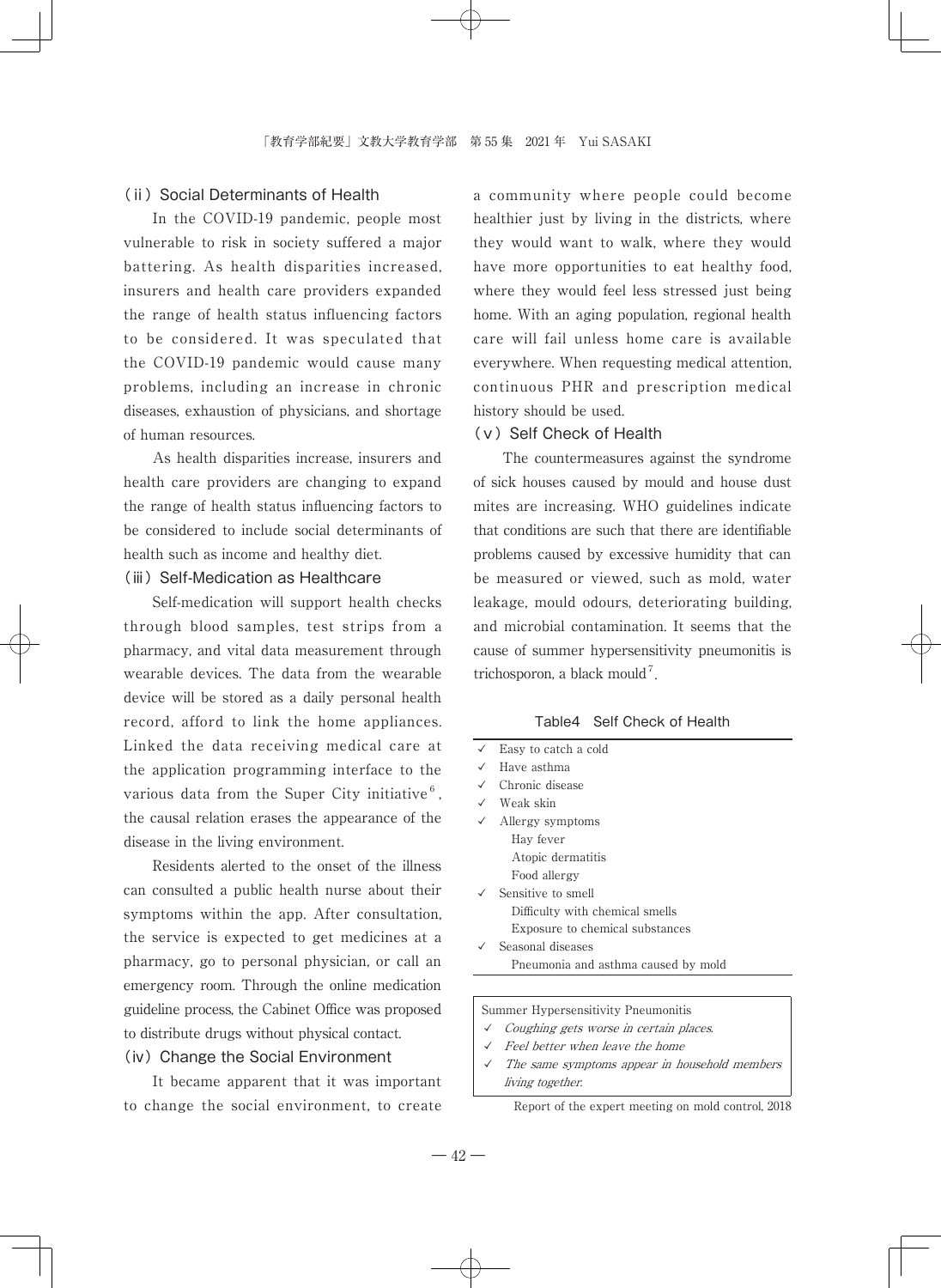## HOUSING IMPROVEMENT INITIATIVES

The function of the house has been attracting attention due to home treatment. The COVID-19 disease has increased the amount of time spent at home, and concerned about small inconveniences in their homes, as a private space or workspace need in our house. The noise and the sunlight during weekday, they were away at school or work. Most often, they will be worried about coming back from going out and bringing viruses or dirt into the house.

Focused on renovation demand from housing equipment manufacturers and construction firms. The first thing that increased demand was to set up new workspaces. As the infection spread, the demand for entrances and washrooms increase to keep viruses out of the home, increased over the last year and new products are available $8$ .

## (ⅰ)Entrance Remodeling

Increase in demand, attention has been focused on compact washbasins that can be installed in the entrance area, and each company has released new products. Second washbasins have been much attention in interior planning, installed in a space where it can be used enter the home from an outing, and features a washbasin that can be shown off, a counter with a narrow depth, a wooden counter as furniture, ceramic bowls, and automatic sensor touchless sink faucets. The focus of the remodeling has become the entrance area, used to be a place to take off one's shoes, but now it has become a place to wash one's hands when enter the house, and a place to prepare oneself so as not to bring in dirt and viruses from outside. Remote working at home utilize the entrance space for hobbies and work.

## (ii) Drying Spaces for Laundry

The concept of hygiene in home life began

to change dramatically with the COVID-19. The need to prevent viruses from outside the home extends to changing clothes and taking a shower when returning home. Instead of drying clothes outside, using dryers to laundry and linens every day. The drying their clothes outside concerned about drying clothes outside brings pollen and PM2.5 onto their clothes. Gas dryers have been increasing in recent years due to the need to dry laundry with hot air at temperatures of 80 degrees Celsius or higher, eliminating bacteria that cause unpleasant freshdry odors in clothes, without drying laundry outside. Building a new house or remodeling, design a large laundry room where everything from washing, drying and ironing to folding and putting away clothes is done in one room, and place it close to the entrance. Home hygiene has started to change dramatically with the COVID-19 pandemic.

#### (iii) Securing a workspace

As a response to the new normal, it has been proposed that teleworkers make effective use of limited space, such as using an attic as a workspace. Health conscious products such as the next generation indoor environment system are also available. Supplying clean air is directly related to protecting the health of the family, so it is a great added value. Supplying clean air is directly related to protecting the health of the family, so it is a great added value.

## **CONCLUSIONS**

Establishing new lifestyles conducive to residential hygiene and the living environment was examined through behavioural models. The determinants of health-related lifestyles are considered not only in the voluntary and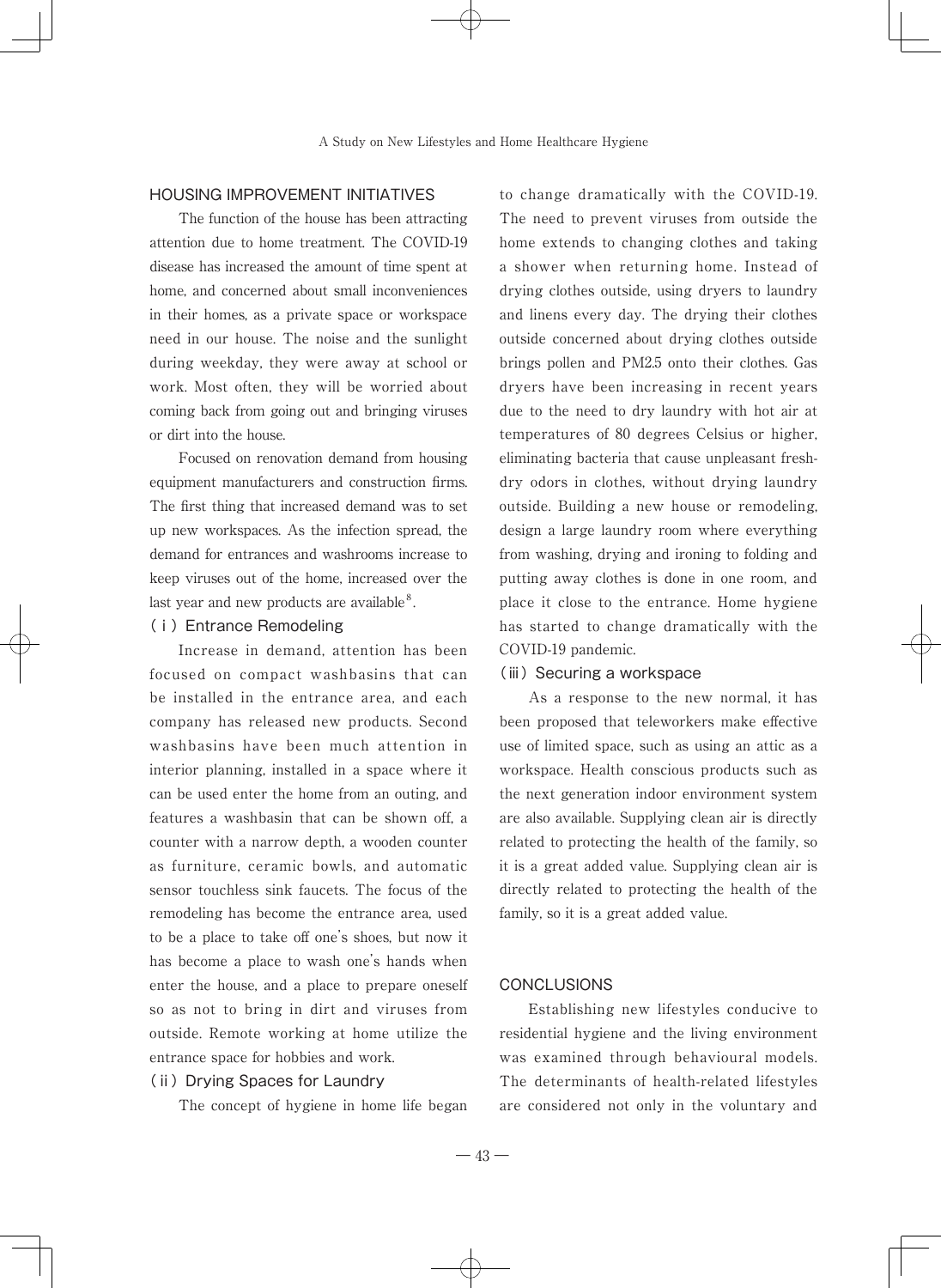individual decision-making process, but also in the socio-demographic attributes of individuals. This concept of public health is effective for improving living environment. The accumulation of medical information will reveal the incidence of illness in the living environment.

Home hygiene began to change dramatically with the COVID-19 pandemic, it was suggested that infection control efforts improve housing and lifestyles in Japan. In this context, the requirements for housing equipment and home disposal are different than in the past. Building houses and providing flexible equipment to meet these needs is becoming increasingly important.

For the housing education update to hygienic living, preparations were made for hygienic housing with a focus on infection control via a remodelling of house facilities. In the social context of teacher training, Japan, as an advanced country in science technology, should be required to provide incentives to solve various problems on a global scale. In terms of housing education, further instructions concerning safe living and hygienic environment should be developed.

## NOTE AND REFERENCE

- 1 Yui SASAKI, A Study on the Home Environment and Home Hygiene: Home and Community Education in Light of the New Normal of COVID-19, Annual Report of The Faculty of Education, Bunkyo University, No.54, 2020
- 2 The Ministry of Health Labor and Welfare, 13 Symptoms of Urgency, 2020 MHLW had initially planned to have patients

with minor illnesses or no symptoms recuperate in accommodation or at home, but after the death of a patient waiting at home in Saitama Pref., the basic policy of medical treatment was changed in 2020.

 https://www.mhlw.go.jp/content/000625758. pdf (2021/10/8)

- 3 Saitama Prefecture, Department of Health Care, Division of health medical infection control, Guide of Home care, Ver1.3.3, 2021 https://www.pref.saitama.lg.jp/a0710/covid-19/ tebiki.html (2021/10/8)
- 4 Tokyo iCDC Expert Board, Self-Isolation Handbook for COVID-19 Patients, A handbook for patients self-isolating at home and others in the household, 2021
- 5 Michael Marmot, The health gap: the challenge of an unequal world, 2015.

 Japan Primary Care Association, Views and Action Guidelines on Health Disparities, 2018. Curtis, S.,Riva, M.and Rosenberg, M., Health geography and public health, Brown, T. McLafferty, S. Moon, G., eds., A companion to health and medical geography, Wiley Blackwell, 2010, pp.325-345.

 Wilkinson, R. G., Unhealthy societies: the affliction of inequality, Routledge, 1996.

 WHO European Office, Social Determinants of Health: The Solid Facts, 1998.

- In the preamble of the WHO Charter, health is defined as follows. Health is not about being sick or frail, but being in a well-being state where everything is physically, mentally, and socially fulfilled. By this definition, WHO is making efforts to ensure people's healthy, safe and secure lives in a wide range of fields, not limited to medical care. Synonyms include wellbeing for individuals, families, and communities.
- 6 Yahaba Town Iwate Pref., About Yahaba Town's Super City projects, 2021.

 https://www.town.yahaba.iwate.jp/docs/ 2021041400015/files/supercity\_hpkoukai.pdf (2021/10/8)